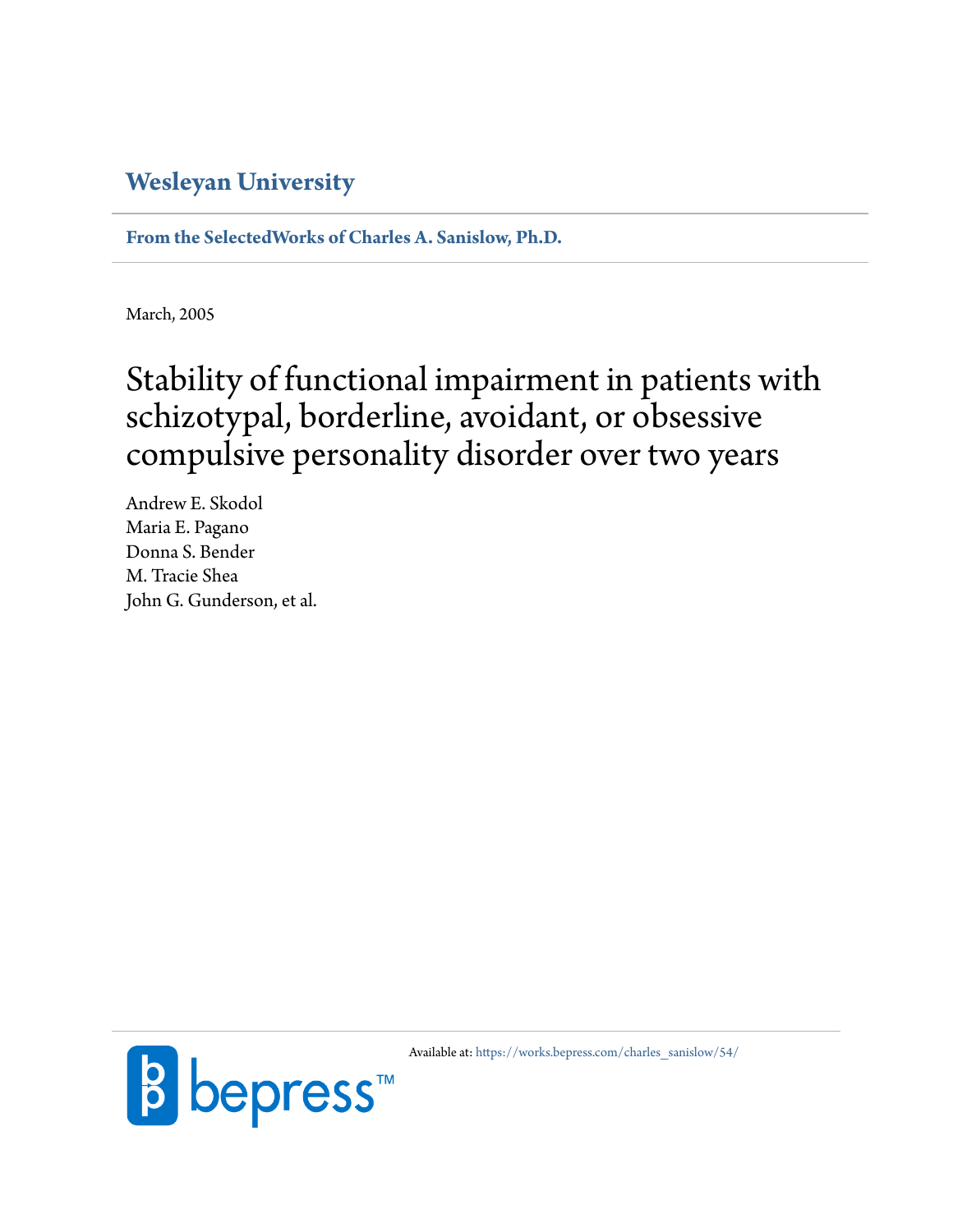# Stability of functional impairment in patients with schizotypal, borderline, avoidant, or obsessive–compulsive personality disorder over two years

#### ANDREW E. SKODOL<sup>1\*</sup>, MARIA E. PAGANO<sup>2</sup>, DONNA S. BENDER<sup>1</sup>, M. TRACIE SHEA?, JOHN G. GUNDERSON3, SHIRLEY YEN?, ROBERT L. STOUT4, LESLIE C. MOREY<sup>5</sup>, CHARLES A. SANISLOW<sup>6</sup>, CARLOS M. GRILO<sup>6</sup>, MARY C. ZANARINI<sup>3</sup> AND THOMAS H. MCGLASHAN<sup>6</sup>

<sup>1</sup> New York State Psychiatric Institute, Columbia University, New York, NY, USA; <sup>2</sup> Brown University Medical School, Providence, RI, USA;  $^3$  McLean Hospital, Harvard Medical School, Belmont, MA, USA; <sup>4</sup> Decision Sciences Institute, Providence, RI, USA; <sup>5</sup> Texas A&M University, College Station, TX, USA; <sup>6</sup> Yale Psychiatric Research, Yale University, New Haven, CT, USA

# ABSTRACT

Background. A defining feature of personality disorder (PD) is an enduring pattern of inner experience and behavior that is stable over time. Follow-up and follow-along studies have shown considerable diagnostic instability of PDs, however, even over short intervals. What, then, about personality disorder is stable ? The purpose of this study was to determine the stability of impairment in psychosocial functioning in patients with four different PDs, in contrast to patients with major depressive disorder (MDD) and no PD, prospectively over a 2-year period.

Method. Six hundred treatment-seeking or treated patients were recruited primarily from clinical services in four metropolitan areas of the Northeastern USA. Patients were assigned to one of five diagnostic groups: schizotypal (STPD)  $(n=81)$ , borderline (BPD)  $(n=155)$ , avoidant (AVPD)  $(n=137)$ , or obsessive–compulsive (OCPD)  $(n=142)$  personality disorders or MDD and no PD  $(n=85)$ , based on the results of semi-structured interview assessments and self-report measures. Impairment in psychosocial functioning was measured using the Longitudinal Interval Follow-up Evaluation (LIFE) at baseline and at three follow-up assessments.

Results. Significant improvement in psychosocial functioning occurred in only three of seven domains of functioning and was largely the result of improvements in the MDD and no PD group. Patients with BPD or OCPD showed no improvement in functioning overall, but patients with BPD who experienced change in personality psychopathology showed some improvement in functioning. Impairment in social relationships appeared most stable in patients with PDs.

Conclusion. Impairment in functioning, especially social functioning, may be an enduring component of personality disorder.

### **INTRODUCTION**

A defining feature of a personality disorder (PD), according to DSM-IV-TR (APA, 2000), is

(Email: aes4@columbia.edu)

'an enduring pattern of inner experience and behavior' that 'is stable over time'. This traditional view of personality disorder as a stable form of psychopathology has been held despite follow-up studies that reveal that only about 50% of patients will retain a PD diagnosis over time (Perry, 1993; McDavid & Pilkonis, 1996;

<sup>\*</sup> Address for correspondence: Dr Andrew E. Skodol, Box 129, New York State Psychiatric Institute, 1051 Riverside Drive, New York, NY 10032, USA.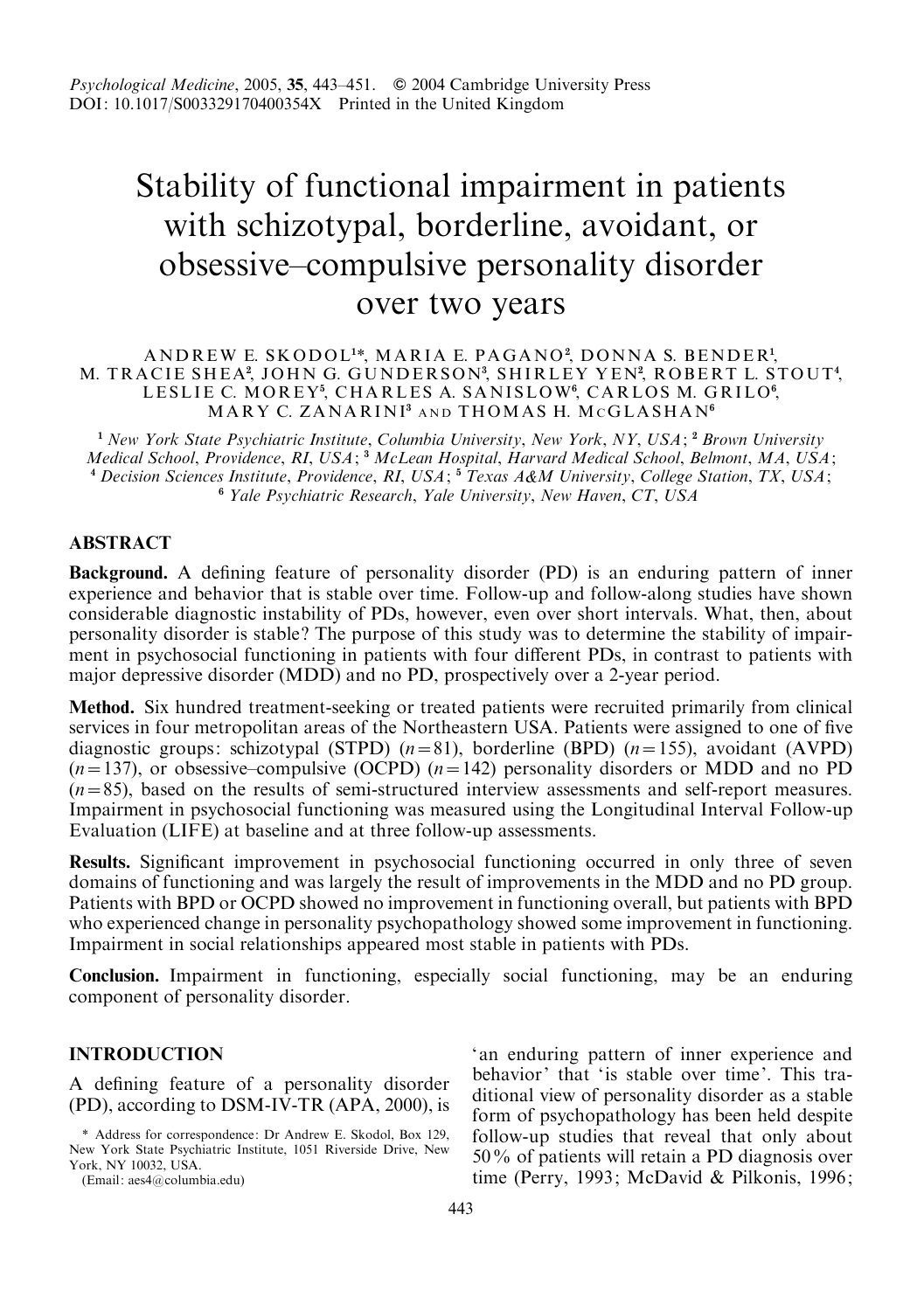Grilo et al. 1998). Although many of these studies had design limitations, even recent methodologically rigorous follow-along studies have found that personality psychopathology decreases over time (Lenzenweger, 1999; Johnson et al. 2000) and that a majority of patients do not stay consistently above diagnostic thresholds over periods as short as 1 or 2 years (Shea et al. 2002; Grilo et al. in press). The observed instability of PD diagnoses raises the obvious question of what is stable about a personality disorder, and might account for the commonly held belief that PDs persist?

One logical candidate for the stable component of personality disorder is the associated functional impairment. Impairment in psychosocial functioning is one factor that distinguishes personality disorder from normal personality and 'impairment in social, occupational, or other important areas of functioning' (APA, 2000) is considered an essential feature of DSMdefined personality disorders. Even if some traits or behaviors indicative of personality disorders wax and wane over time, impairment in functioning should endure, if the concept of personality disorder as a stable entity is valid.

The purpose of this study was to determine the stability of impairment in psychosocial functioning in patients with personality disorders prospectively over a 2-year period. Of primary interest was whether PDs differed in degree of impairment or in its stability over time, whether impairment associated with PDs was more persistent in some domains of functioning than in others, and whether improvement in personality psychopathology over time would be accompanied by improvement in functioning. We compared the levels and stability of functional impairment between four different personality disorders – schizotypal (STPD), borderline (BPD), avoidant (AVPD), and obsessive–compulsive (OCPD) personality disorders – and major depressive disorder (MDD) without personality disorder. We also compared the stability of impairment in personality disorders across domains of functioning, including occupational, social, leisure, and global functioning. Finally, we examined the effect of a decrease in PD psychopathology on levels of functional impairment after 1 and 2 years. Data are from the first 2 years of the prospective, longitudinal, multi-wave Collaborative Longitudinal Personality Disorders Study (CLPS; Gunderson et al. 2000). We hypothesized that (1) functional impairment would be more stable than personality psychopathology itself; (2) functional impairment in patients with severe PDs would be more stable than in patients with less severe PDs or with MDD; (3) impairment in social relations would be the most stable impairment in patients with PDs; and (4) improvement in personality psychopathology would be associated with improvement in functioning, but not to the same degree. Our final hypothesis is based on the expectation that PDs, usually beginning in adolescence or early adulthood, would disrupt normative experiences, such as establishing a career or intimate relationships outside the family of origin. Even with improvement in PD psychopathology, it could take time to overcome these deficits.

## **METHOD**

Detailed descriptions of the CLPS rationale, recruitment, subject demographics, diagnostic assessments (Gunderson et al. 2000), and reliability (Zanarini et al. 2000) are available elsewhere. Axis I and Axis II co-morbidity typical of patients with PDs was present (McGlashan et al. 2000).

#### Subjects

Participants 18–45 years of age were recruited primarily from clinical services affiliated with each of the four recruitment sites of the CLPS. Additional subjects were recruited via postings or advertising. All were previously or currently in treatment (Bender et al. 2001). Participants were prescreened to determine age eligibility and treatment status and to exclude patients with active psychosis, acute substance intoxication or withdrawal or other confusional states, or a history of schizophrenia or schizoaffective disorder. All participants signed written informed consent after the study procedures had been fully explained.

The current report is based on 600 of the original 668 patients (89. 8%) on whom complete follow-up data on functioning and diagnostic criteria were available over 2 years. The patients were assigned to one of five diagnostic groups: STPD  $(n=81, 13.5\%$  of the total), BPD  $(n=155, 25.8\%)$ , AVPD  $(n=137, 22.8\%)$ ,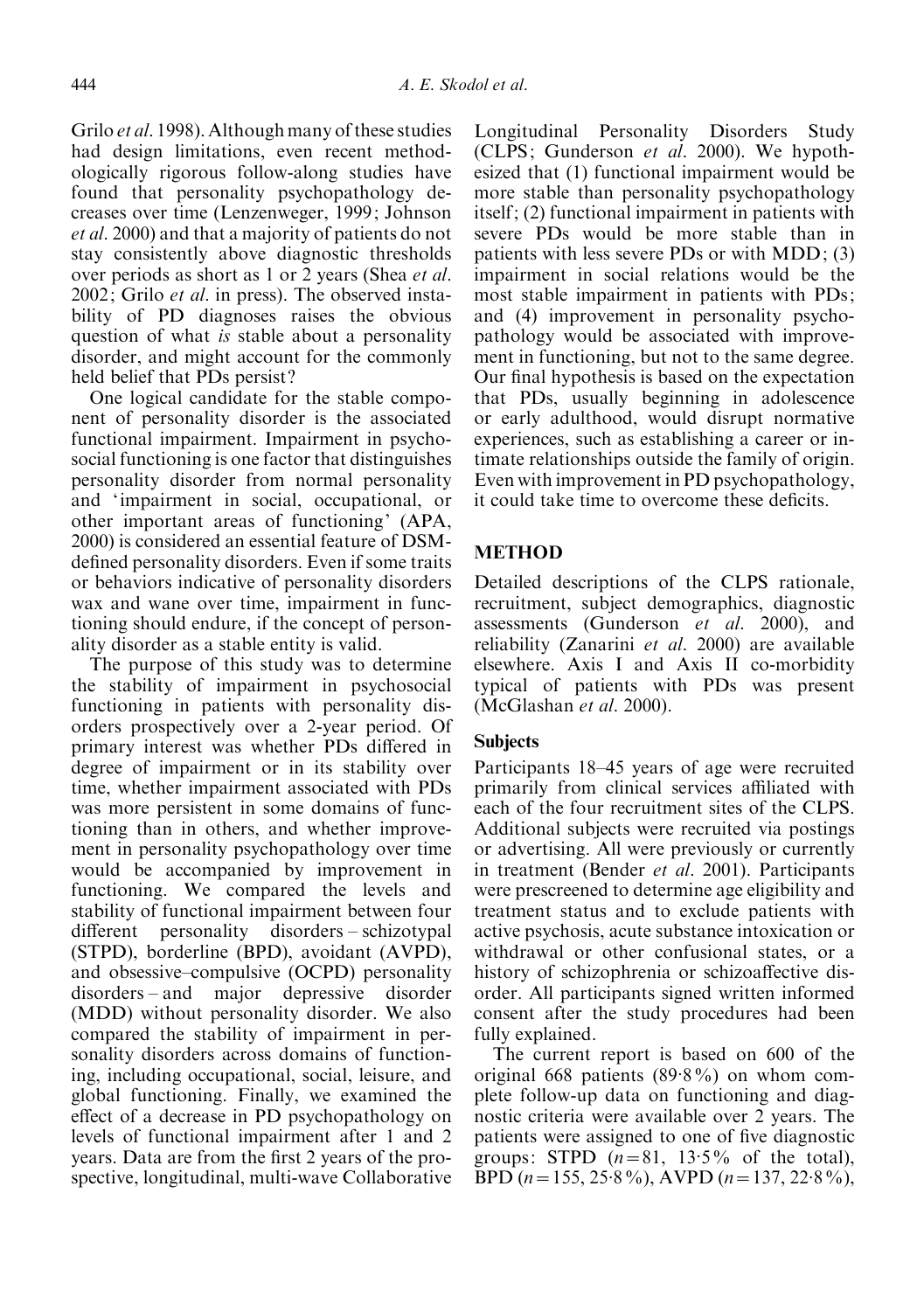OCPD  $(n=142, 23.7\%)$  or MDD  $(n=85,$ 14. 2%). The majority of the patients were women  $(63.5\%)$ , white  $(76.2\%)$ , and from Hollingshead and Redlich social classes II or III (65%). They were roughly equally distributed across the age range included in the study (mean age  $32.9$  years,  $S.D. = 8.1$ ). There were no differences in the diagnostic distribution or on any demographic variables between patients in the study versus those who were not followed over the 2 years.

#### Assessment

All patients were interviewed by experienced raters with the Structured Clinical Interview for DSM-IV Axis I Disorders, Patient Edition (SCID-I/P; First et al. 1996) and the Diagnostic Interview for DSM-IV Personality Disorders (DIPD-IV; Zanarini et al. 1996). Raters were trained using live or videotaped interviews under the supervision of the senior author of the DIPD-IV (MCZ) at McLean Hospital. The four personality disorder diagnoses had good interrater and test–retest reliabilities (STPD: 100% agreement (n insufficient to calculate kappa) and  $kappa = 0.64$ , respectively; BPD:  $kappa = 0.68$ and  $0.69$ ; AVPD: kappa= $0.68$  and  $0.73$ ; OCPD: kappa=0.71 and 0.74) (Zanarini et al. 2000). Inter-rater reliability kappa for MDD was 0.80. For the assignment of patients to the study groups, diagnoses obtained from the DIPD-IV received convergent support from the results of either of two contrasting approaches to Axis II diagnosis: the self-report Schedule for Nonadaptive and Adaptive Personality (SNAP; Clark, 1993) or an independent clinician's rating on the Personality Assessment Form (PAF; Shea et al. 1987).

Patients were reinterviewed at 6, 12, and 24 months following the baseline assessment. The course of the four PDs was assessed using a modification of the DIPD-IV, the Diagnostic Interview for DSM-IV Personality Disorders Follow-Along Version (DIPD-FAV), to record the presence of traits or behaviors indicative of each criterion for the PDs for each month of the follow-up period. Reliability for the retrospective reporting on the DIPD-FAV was tested and found to be good (STPD, kappa= $0.78$ ; BPD, kappa=0.70; AVPD, kappa=0.73, OCPD, kappa =  $0.68$ ) for month 6 of follow-up,

assessed during both the 6-month and 12-month interviews.

To assess psychosocial functioning, interviewers administered the Longitudinal Interval Follow-Up Evaluation (LIFE; Keller et al. 1987). The LIFE includes questions to assess functioning in employment; household duties; student work; interpersonal relationships with parents, siblings, spouse/mate, children, other relatives, and friends; recreation; and three ratings of global functioning: global satisfaction, global social adjustment, and the DSM-IV Axis V Global Assessment of Functioning Scale. Most areas of functioning are rated on fivepoint scales of severity  $(1=no$  impairment, high level of functioning or very good functioning;  $2=$ no impairment, satisfactory level of functioning or good functioning; 3=mild impairment or fair functioning; 4=moderate impairment or poor functioning; and  $5 =$ severe impairment or very poor functioning). The Global Assessment of Functioning Scale (GAFS) is rated on a 100-point scale, with 100 indicating the highest possible level of functioning. Reliability of the LIFE social functioning scales (Warshaw et al. 1994) has been previously established. Ratings were made for each patient's typical functioning in the month before the baseline evaluation. The LIFE was then re-administered at the 6-, 12-, and 24 month follow-ups to track the monthly course of impairments in functioning.

#### Analyses

Repeated measures analysis of covariance (ANCOVA) using the multivariate approach was used to compare mean ratings of impairment in functioning in seven domains that had been shown previously (Skodol *et al.* 2002) to differ at baseline between the diagnostic groups. Ratings for the month prior to assessment at baseline and 12-month and 24-month followups were compared between and within the five diagnostic groups on seven measures of functional impairment: employment; social relationships with parents, spouse/mate, and friends; recreation; the GAFS; and a scale of global social adjustment (which does not include symptoms). The covariates included in the repeated measures ANCOVA analyses were diagnostic group, site, gender, age, ethnicity, and number of co-morbid Axis I and Axis II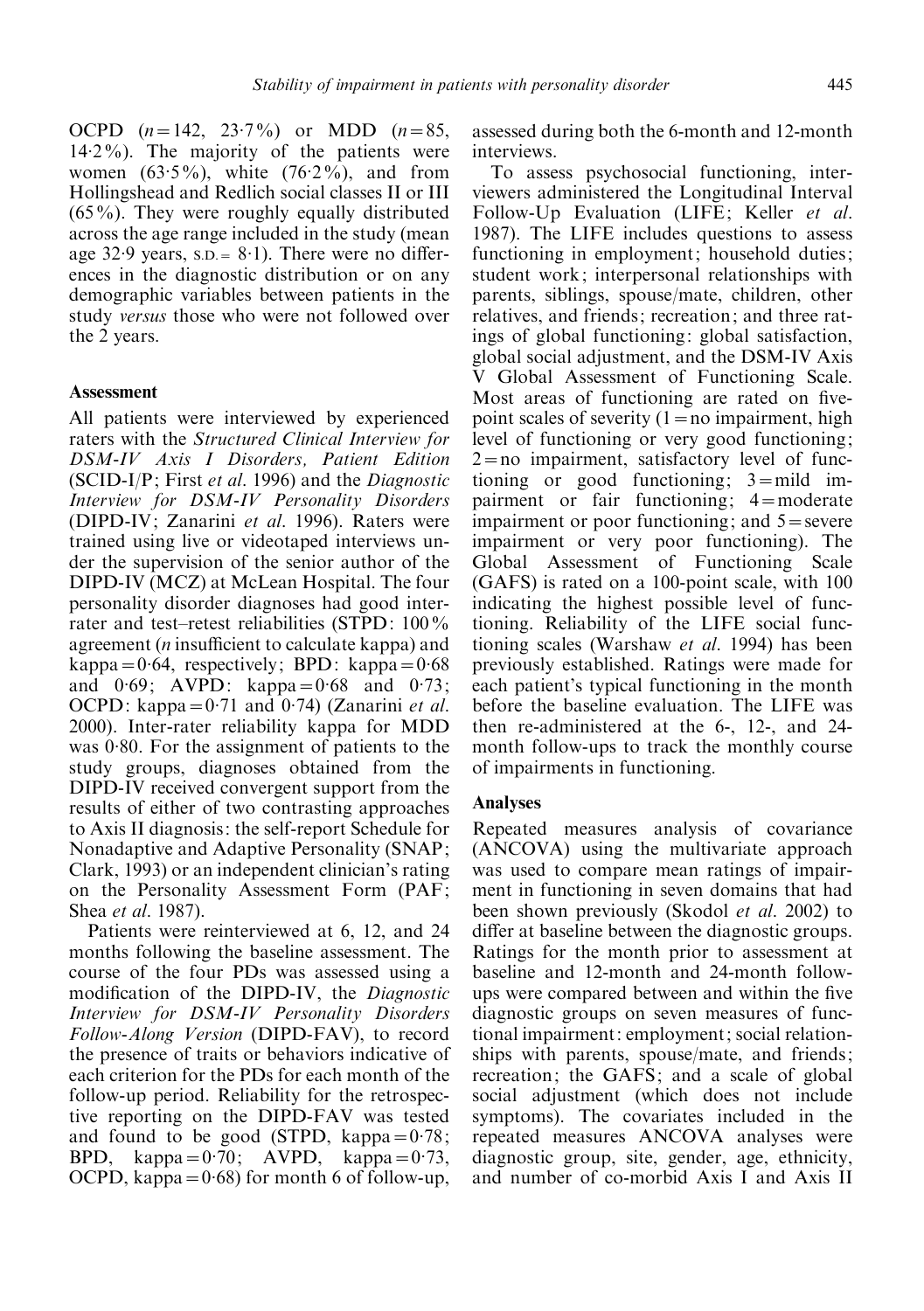|                      | STPD $(n=81)$             |                     |                          | $BPD (n=155)$           |                     |                    | AVPD $(n=137)$        |                     |                       |  |
|----------------------|---------------------------|---------------------|--------------------------|-------------------------|---------------------|--------------------|-----------------------|---------------------|-----------------------|--|
| Area of functioning* | $T_0$<br>$X$ (s.d.)       | $T_1$<br>$X$ (s.d.) | $T_{2}$<br>$X$ (s.p.)    | $T_0$<br>$X$ (s.p.)     | $T_1$<br>$X$ (s.p.) | $T_{2}$<br>X(S.D.) | $T_{0}$<br>$X$ (s.p.) | $T_1$<br>$X$ (s.p.) | $T_{2}$<br>$X$ (s.p.) |  |
| Employment           | 3.1(1.3)                  | 2.8(1.2)            | 2.3(1.3)                 | 3.2(1.6)                | 2.2(0.9)            | 2.2(1.3)           | 2.4(1.4)              | 1.8(1.0)            | 1.8(1.0)              |  |
| Relationships with   |                           |                     |                          |                         |                     |                    |                       |                     |                       |  |
| Parents              | 3.2(1.2)                  | 3.4(1.6)            | 3.3(1.8)                 | 3.1(1.3)                | 3.6(2.0)            | 3.4(1.9)           | 2.7(1.2)              | 3.3(1.9)            | 3.3(1.9)              |  |
| Spouse/mate          | 2.8(1.1)                  | 2.1(0.9)            | 2.7(1.3)                 | 2.8(1.4)                | 2.9(1.2)            | 2.6(1.3)           | 2.6(1.1)              | 2.3(1.2)            | 2.3(1.3)              |  |
| Friends              | 3.6(1.1)                  | 3.5(1.1)            | 3.2(1.2)                 | 3.2(1.2)                | 2.9(1.1)            | 2.6(1.1)           | 3.0(1.3)              | 2.7(1.1)            | 2.7(1.2)              |  |
| Recreation           | 3.4(1.2)                  | 2.9(1.2)            | 2.5(1.2)                 | 3.4(1.2)                | 3.0(1.2)            | 2.8(1.3)           | 2.8(1.1)              | 2.6(1.1)            | 2.5(1.1)              |  |
| Global adjustment    | 4.2(0.7)                  | 3.9(0.9)            | 3.7(1.0)                 | 4.0(0.9)                | 3.7(1.0)            | 3.6(1.0)           | 3.5(0.8)              | 3.3(1.0)            | 3.0(1.1)              |  |
| Axis V GAFS          | 51.8(9.9)                 | 54.0(10.7)          | $53 \cdot 1(12 \cdot 2)$ | $53 \cdot 1(9 \cdot 4)$ | 56.0(11.3)          | 53.4(13.0)         | 59.7(10.5)            | 61.2(11.7)          | 62.0(13.0)            |  |
|                      | OCPD $(n=142)$            |                     |                          |                         | MDD $(n=85)$        |                    |                       |                     |                       |  |
| Area of functioning* | $T_0$<br>$X$ (s.d.)       | $T_1$<br>$X$ (s.p.) | $T_{2}$<br>$X$ (s.p.)    | $T_0$<br>$X$ (s.p.)     | $T_1$<br>$X$ (s.d.) | $T_{2}$<br>X(S.D.) |                       |                     |                       |  |
| Employment           | 2.1(1.2)                  | 1.7(0.9)            | 1.9(1.1)                 | 2.4(1.3)                | 1.7(1.1)            | 1.6(0.8)           |                       |                     |                       |  |
| Relationships with   |                           |                     |                          |                         |                     |                    |                       |                     |                       |  |
| Parents              | 2.4(1.1)                  | 3.1(1.8)            | 3.1(2.0)                 | 2.3(1.1)                | 3.0(2.1)            | 3.0(2.0)           |                       |                     |                       |  |
| Spouse/mate          | 2.1(1.0)                  | 2.0(0.8)            | 2.0(0.9)                 | 2.6(1.2)                | 1.8(1.1)            | 1.8(1.0)           |                       |                     |                       |  |
| Friends              | 2.6(1.2)                  | 2.4(1.0)            | 2.2(1.0)                 | 2.5(1.0)                | 2.1(1.0)            | 1.8(0.9)           |                       |                     |                       |  |
| Recreation           | 2.6(1.2)                  | 2.4(1.1)            | 2.3(1.1)                 | 2.9(1.1)                | 2.2(0.9)            | 2.1(1.1)           |                       |                     |                       |  |
| Global adjustment    | 3.1(1.0)                  | 2.9(0.9)            | 2.8(1.0)                 | 3.4(0.8)                | 2.7(1.1)            | 2.6(1.3)           |                       |                     |                       |  |
| Axis V GAFS          | $64 \cdot 1 (10 \cdot 5)$ | 64.9(11.2)          | 65.8(11.1)               | 61.3(10.2)              | 68.3(13.1)          | 66.3(12.6)         |                       |                     |                       |  |

Table 1. Psychosocial functioning at three points in time for patients with schizotypal, borderline, avoidant, or obsessive–compulsive personality disorder and patients with major depressive disorder

\* From the Longitudinal Interval Follow-up Evaluation.

STPD, schizotypal personality disorder; BPD, borderline personality disorder; AVPD, avoidant personality disorder; OCPD, obsessive–compulsive personality disorder; MDD, major depressive disorder; GAFS, Global Assessment of Functioning score;  $T_0$ , baseline assessment;  $T_1$ , 1-year follow-up assessment;  $T_2$ , 2-year follow-up assessment.

disorders at baseline. Follow-up posterior analyses of significant multivariate effects were performed to examine mean differences between groups.

In order to determine the effects of improvement in personality disorder psychopathology on improvement in functioning, the proportion decrease in the number of criteria met by patients in each diagnostic group from baseline to the 12-month follow-up was calculated. Correlations between the month 12 rating of PD psychopathology from the DIPD-FAV and the other 11 months of the first year were  $> 0.90$  for each PD, indicating that the month 12 ratings could be taken to represent the amount of change in PD psychopathology over this interval. A series of forward, stepwise multiple regression analyses were then performed with proportion decrease in number of criteria, gender, age, ethnicity, number of co-morbid Axis I and Axis II disorders, and the baseline value of the dependent psychosocial functioning variable as predictors of functional impairment levels in the seven domains at the 1-year and 2-year

follow-ups. For entry into the model, each variable's contribution to the model was tested against the null hypothesis of making no contribution ( $p < 0.50$ ). After evaluating all variables included in the model, the stepwise method removed any variable that did not produce an  $F$  statistic significant at the 0.10 level.

At a significance level of 0. 05, 1 in 20 test results would be positive by chance alone. We performed 28 comparisons. Since we believed that a full Bonferroni correction would be too conservative and would result in an excessive Type II error rate, we used 0. 005 as the level of significance in this study. All statistical analyses were conducted using SAS Version 8.2 (SAS Institute Inc., Cary, NC, USA).

## RESULTS

Table 1 shows means and standard deviations of ratings in seven domains of psychosocial functioning for the each of the four personality disorders and the comparison group with major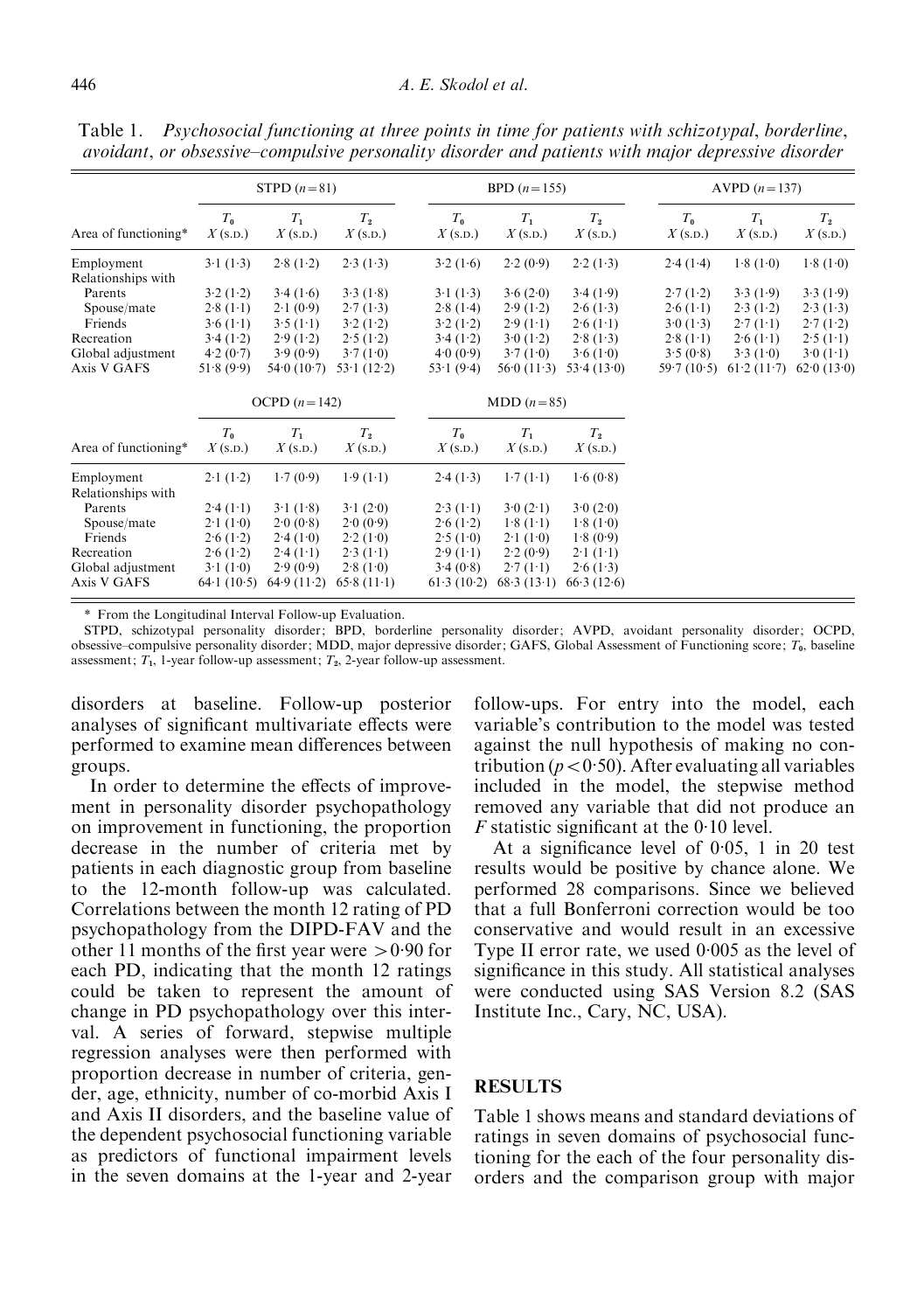depressive disorder at baseline, 1-year followup, and 2-year follow-up assessments.

Averaging across time-points for between subject-effects, repeated measures ANCOVAs revealed significant main effects of diagnostic group for impairment in employment  $(F = 5.38)$ ,  $df=4$ ,  $p=0.0004$ ), social relationships with friends  $(F=12.75, df=4, p<0.0001)$ , recreation  $(F=5.33, df=4, p<0.0003)$ , global social adjustment  $(F = 19.99, df = 4, p < 0.0001)$ , and GAFS  $(F = 20.41, df = 4, p < 0.0001)$ , but not for social relationships with parents  $(F=1.05, df=$ 4,  $p=0.38$ ) or with spouse or mate  $(F=1.71,$  $df=4$ ,  $p=0.15$ ). Follow-up analyses revealed significantly worse employment functioning among patients with BPD in comparison to those with OCPD  $(F = 12.48, df = 1, p = 0.0005)$ or AVPD  $(F=11.16, df=1, p=0.001, and sig$ nificantly worse employment functioning among patients with STPD in comparison to those with OCPD  $(F=12.48, df=1, p=0.0005)$  or AVPD  $(F=11.16, df=1, p=0.001)$ . With regards to social relationships with friends, significantly more impairment was found among patients with STPD in comparison to those with OCPD  $(F=33.63, df=1, p=0.0001)$  or MDD  $(F=$  $32.36$ , df = 1,  $p = 0.0001$ ). Similarly, significantly more impairment was found among patients with AVPD in comparison to those with OCPD  $(F=17.72, df=1, p=0.0001)$  or MDD  $(F=$ 19.57,  $df = 1$ ,  $p = 0.0001$ ) in this domain. Significantly more recreational impairment was found among patients with BPD in comparison to patients with OCPD  $(F=20.56, df=1, p=$ 0. 0001). Significantly worse global social functioning scores were found among patients with STPD in comparison to patients with AVPD  $(F = 22.38, df = 1, p = 0.0001)$ , OCPD  $(F = 57.14,$ df = 1,  $p=0.0001$  or MDD ( $F=24.58$ , df = 1,  $p=0.0001$ ). A similar pattern was found among patients with BPD; worse global social functioning scores were found among patients with BPD in comparison to those with AVPD  $(F=$ 16.98,  $df = 1$ ,  $p = 0.0001$ ), OCPD  $(F = 54.73)$ , df = 1,  $p = 0.0001$ ) or MDD ( $F = 18.67$ , df = 1,  $p=0.0001$ ). With regard to GAFS differences between diagnostic groups, significantly worse GAFS scores were found in patients with STPD in comparison to patients with AVPD  $(F=$ 24.22,  $df=1$ ,  $p=0.0001$ ), OCPD  $(F=55.00,$ df = 1,  $p = 0.0001$ , or MDD ( $F = 27.96$ , df = 1,  $p=0.0001$ ). Significantly worse GAFS scores

were also found in patients with BPD in comparison to those with AVPD  $(F=20.71, df=1,$  $p=0.0001$ ), OCPD  $(F=55.12, df=1, p=$ 0.0001) or MDD  $(F=23.48, df=1, p=0.0001)$ .

Repeated measures ANCOVAs revealed significant main effects of time for impairment in social relationships with spouse or mate  $(F = 5.92, df = 2, p = 0.003)$ , recreation  $(F = 7.40,$  $df = 2$ ,  $p = 0.0006$ , and global social adjustment  $(F=9.46, df=2, p<0.0001)$ . Significant improvements were found between baseline and 12 months and baseline and 24 months for these three domains of functioning. More improvement was seen during the first year of follow-up, followed by slight improvement during the second year.

Significant time by diagnostic group interactions were found for impairment in recreation  $(F=2.52, df=8, p=0.01)$  and for GAFS  $(F=2.73, df=8, p=0.006)$ . Post-hoc comparisons showed that improvement in recreational functioning in the MDD group was greater in comparison to patients with AVPD or OCPD from baseline to 12 months (MDD v. AVPD:  $F=10.8$ , df=1,  $p=0.001$ ; MDD v. OCPD:  $F=8.8$ , df=1,  $p=0.003$ ) and from baseline to 24 months (MDD v. AVPD:  $F = 8.09$ , df = 1, p = 0.005; MDD v. OCPD:  $F = 7.4$ , df = 1,  $p = 0.007$ ). Improvement on the GAFS was greater for patients with MDD in comparison to all PD groups from baseline to 12 months (MDD  $\nu$ .  $\overrightarrow{STPD}: F = 10 \cdot 0, df = 1, p = 0 \cdot 002; \text{MDD}$  v. BPD:  $F=8.78$ , df = 1,  $p=0.003$ ; MDD v. AVPD:  $F=$ 14.3, df = 1,  $p = 0.0002$ ; MDD v. OCPD:  $F =$ 17.0,  $df = 1, p < 0.0001$ ). *Post-hoc* ANCOVAS on change in social relationships with spouse or mate, recreation, and global social adjustment done on each PD group separately revealed significant within-subjects effects only for recreation in the patients with STPD  $(F=8.23,$  $df = 2$ ,  $p = 0.0007$ ) and for global social adjustment for patients with AVPD ( $F=7.93$ , df $=2$ ,  $p=0.0008$ ). None of these variables changed over time for patients with BPD or OCPD.

The proportion decrease in number of criteria met from baseline to the 1-year follow-up for each of the PD groups was as follows: STPD, mean =  $-0.18$ , s.p. =  $0.23$ ; BPD, mean =  $-0.29$ ,  $s.D. = 0.27$ ; AVPD, mean =  $-0.20$ , s.D. =  $0.30$ ; OCPD, mean  $= -0.22$ , s.p.  $= 0.23$ . Table 2 presents the results of a series of regression analyses in which proportion decrease in number of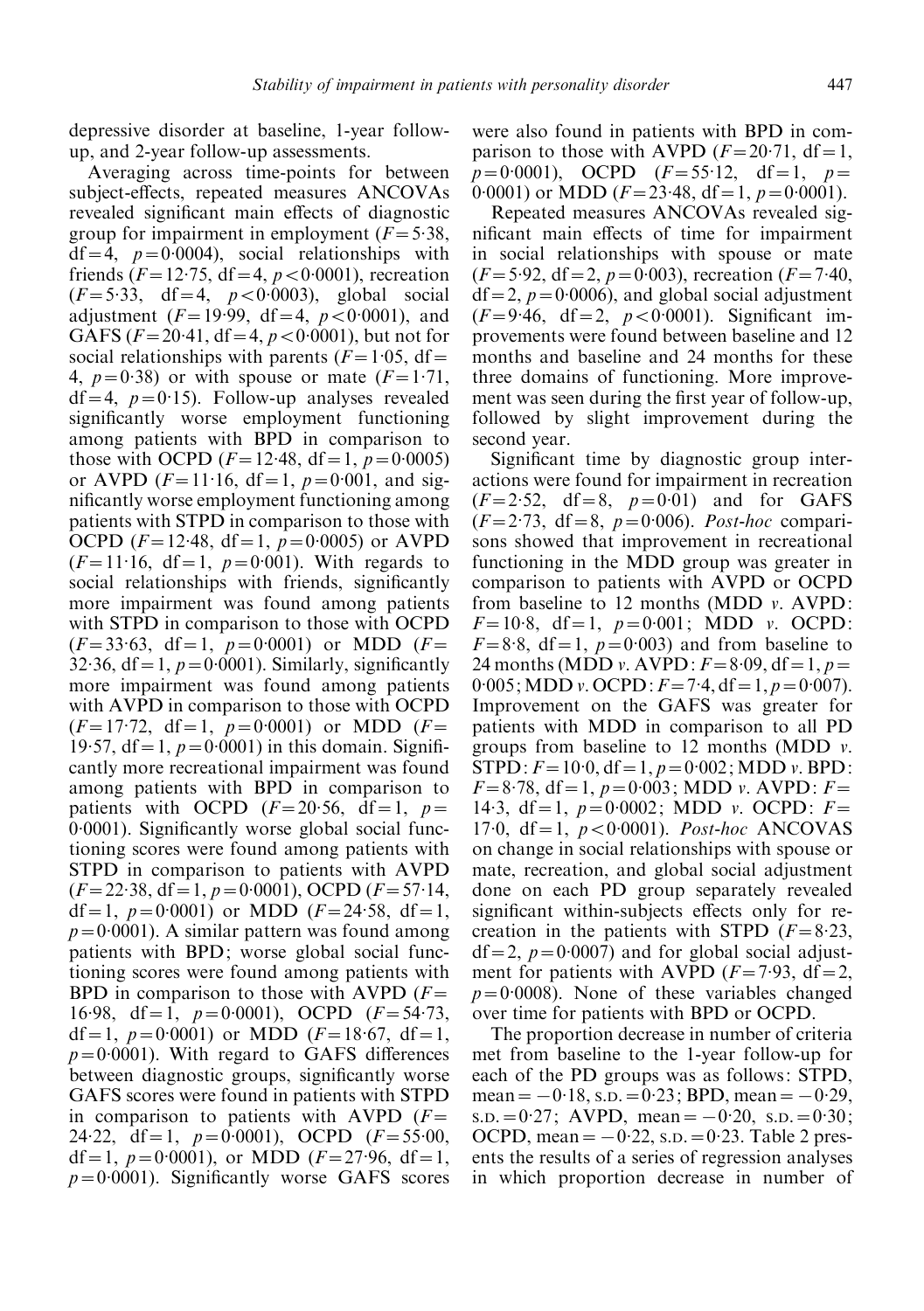|                                                |                                      | <b>STPD</b>                                                                           |                                       |                                                                                       | <b>BPD</b>                                         |                                                                                       |                                               |                                                                                       |  |
|------------------------------------------------|--------------------------------------|---------------------------------------------------------------------------------------|---------------------------------------|---------------------------------------------------------------------------------------|----------------------------------------------------|---------------------------------------------------------------------------------------|-----------------------------------------------|---------------------------------------------------------------------------------------|--|
|                                                | Year 1                               |                                                                                       | Year 2                                |                                                                                       |                                                    | Year 1                                                                                | Year 2                                        |                                                                                       |  |
| Area of functioning                            | β                                    | $(95\% \text{ CI})$                                                                   | $\beta$                               | $(95\% \text{ CI})$                                                                   | β                                                  | $(95\% \text{ CI})$                                                                   | $\beta$                                       | $(95\% \text{ CI})$                                                                   |  |
| Employment<br>Relationships with               | $\alpha$                             |                                                                                       |                                       |                                                                                       | 0.27                                               | $(0.05 \text{ to } 0.48)$                                                             | 0.39 <sup>b</sup>                             | $(0.19 \text{ to } 0.61)$                                                             |  |
| Parents<br>Spouse/mate<br>Friends              | $0.32^{b}$                           | $(0.14 \text{ to } 0.51)$                                                             |                                       |                                                                                       | 0.39                                               | $(0.12 \text{ to } 0.66)$                                                             |                                               |                                                                                       |  |
| Recreation<br>Global adjustment<br>Axis V GAFS | $0.35^{b}$<br>$0.32^{b}$<br>$-0.39c$ | $(0.15 \text{ to } 0.54)$<br>$(0.13 \text{ to } 0.51)$<br>$(-0.52 \text{ to } -0.26)$ | 0.26<br>$0.35^{b}$<br>$-0.36^{\circ}$ | $(0.04 \text{ to } 0.48)$<br>$(0.14 \text{ to } 0.55)$<br>$(-0.50 \text{ to } -0.26)$ | 0.31 <sup>c</sup><br>0.41 <sup>c</sup><br>$-0.29b$ | $(0.17 \text{ to } 0.45)$<br>$(0.28 \text{ to } 0.54)$<br>$(-0.46 \text{ to } -0.11)$ | $0.23^{b}$<br>$0.40^\circ$<br>$-0.27^{\rm b}$ | $(0.08 \text{ to } 0.38)$<br>$(0.26 \text{ to } 0.54)$<br>$(-0.45 \text{ to } -0.10)$ |  |
|                                                | <b>AVPD</b>                          |                                                                                       |                                       |                                                                                       | <b>OCPD</b>                                        |                                                                                       |                                               |                                                                                       |  |
|                                                | Year 1                               |                                                                                       | Year 2                                |                                                                                       | Year 1                                             |                                                                                       | Year 2                                        |                                                                                       |  |
| Area of functioning                            | β                                    | $(95\% \text{ CI})$                                                                   | β                                     | $(95\% \text{ CI})$                                                                   | β                                                  | $(95\% \text{ CI})$                                                                   | β                                             | $(95\% \text{ CI})$                                                                   |  |
| Employment<br>Relationships with               |                                      |                                                                                       | 0.33 <sup>b</sup>                     | $(0.13 \text{ to } 0.53)$                                                             |                                                    |                                                                                       |                                               |                                                                                       |  |
| Parents<br>Spouse/mate                         |                                      |                                                                                       | 0.17                                  | $(0.01 \text{ to } 0.18)$                                                             |                                                    |                                                                                       |                                               |                                                                                       |  |
| Friends<br>Recreation<br>Global adjustment     | 0.22<br>$0.32^{\circ}$               | $(0.06 \text{ to } 0.38)$<br>$(0.18 \text{ to } 0.46)$                                | 0.16<br>0.24                          | $(0.00 \text{ to } 0.32)$<br>$(0.09 \text{ to } 0.39)$                                | 0.19                                               | $(0.03 \text{ to } 0.35)$                                                             |                                               |                                                                                       |  |
| Axis V GAFS                                    | $-0.19$                              | $(-0.32 \text{ to } -0.06)$                                                           | 0.22                                  | $(-0.36 \text{ to } -0.08)$                                                           |                                                    |                                                                                       |                                               |                                                                                       |  |

Table 2. Effect of improvement in personality disorder psychopathology during first year on change in psychosocial functioning over 2 years

STPD, schizotypal personality disorder; BPD, borderline personality disorder; AVPD, avoidant personality disorder; OCPD, obsessive–compulsive personality disorder; GAFS, Global Assessment of Functioning score.<br><sup>a</sup> Not selected into model as significant.<br>b  $p < 0.005$ .

 $\frac{b}{c}$   $p < 0.005$ .<br>  $p < 0.0001$ .

criteria met from baseline to 1 year is used to predict functioning in the seven domains. According to the table, change in borderline personality psychopathology appeared to have the greatest impact on functioning and change in obsessive–compulsive personality psychopathology the least. For the most part, change in functioning associated with improvement in PD psychopathology in the first year was sustained into the second year of follow-up. For avoidant personality disorder, some improvement in functioning was not evident until the second year. Improvement in PD psychopathology appeared to be associated more with improvement in employment, recreation, and global measures of functioning than with improved social relationships.

#### DISCUSSION

Significant improvement in psychosocial functioning over time occurred in only three domains: relationships with spouse or mate, recreation, and global social adjustment. In the case of impairment in recreation and in global social adjustment, these improvements seemed largely the result of improvements in the group with MDD and no PD. Patients with either BPD or OCPD showed no improvement over time on these measures. Improvement in relationships with spouse or mate may come as a surprise in a sample of patients, most of whom have PDs. Only about 20% of the sample had such a relationship, however, so the finding is limited to a small minority.

In a previous study of the CLPS sample, we have shown that the majority of patients with PDs did not remain above the diagnostic threshold for their disorder for the first 12 months of follow-up (range from 56% remaining at or above threshold for AVPD to 34% for STPD) and the mean number of criteria met decreased significantly for each PD group (Shea et al. 2002). In addition, on blind reassessment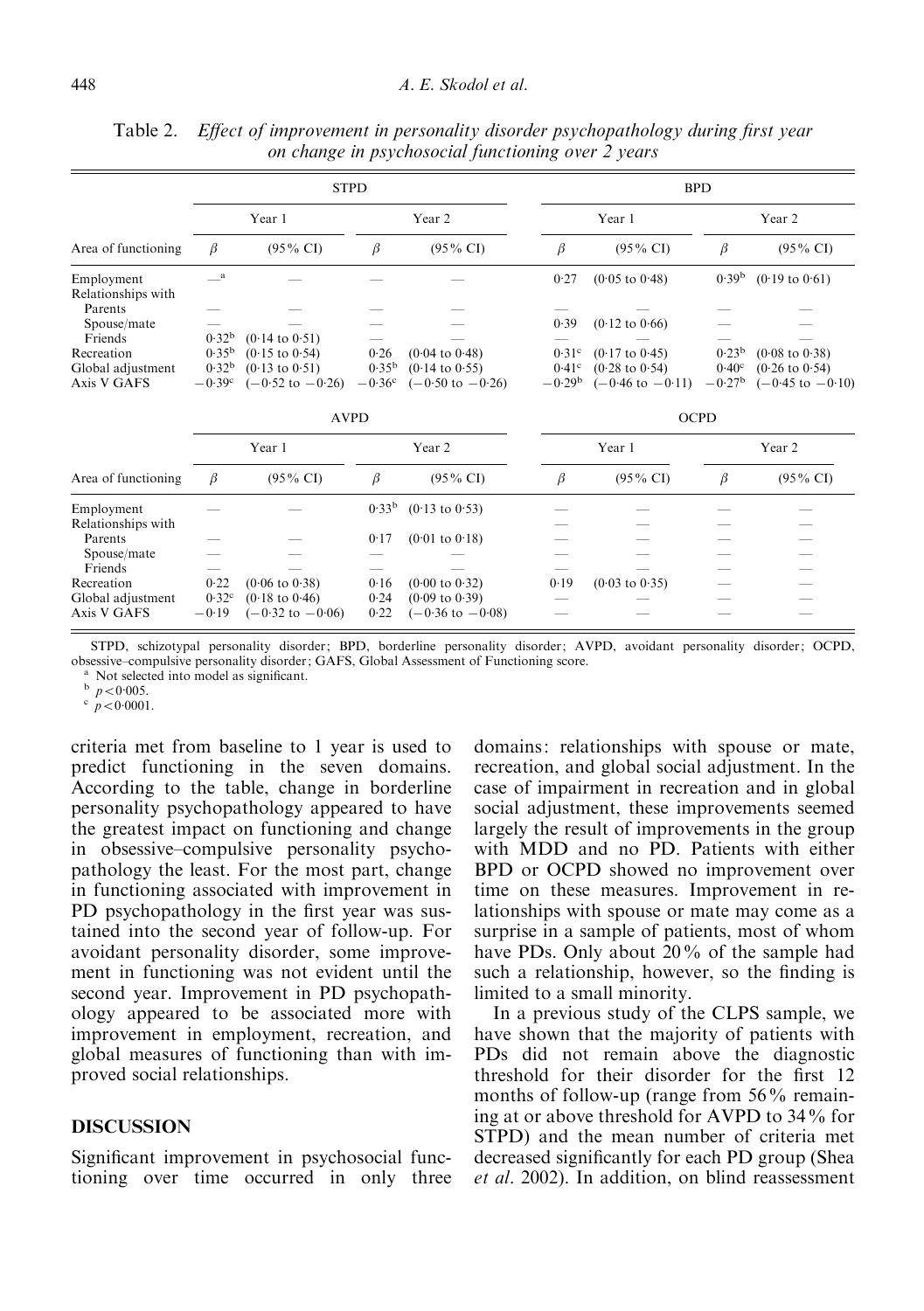after two years, PD 'remission' rates ranged from 50% for AVPD to 61% for STPD for dropping below threshold and from 23% (STPD) to 38% (OCPD) for a stringent definition of improvement (12 consecutive months with two or fewer criteria met) (Grilo et al. in press).

Compared with the degree that PD psychopathology improves, the results of the present study are consistent with the hypothesis that functional impairment improves less than psychopathology over a 2-year period in patients with PDs. In addition, patients with different PDs maintained their positions on degree of impairment with which they presented at baseline relative to one another and to patients with MDD (Skodol et al. 2002). Patients with STPD or BPD were more impaired at 1-year and 2-year follow-up assessments than patients with OCPD or MDD. Patients with AVPD remained intermediate.

Interestingly, improvement in PD psychopathology had a greater effect on functioning for the severe PDs (STPD and BPD) than for the less severe (AVPD and OCPD). BPD and OCPD had relatively greater improvement than STPD and AVPD, however. These findings suggest that functional impairment is more closely linked to the course of personality psychopathology in severe PDs. In the case of AVPD, at least, improvement in functioning may be a slower process. A check on the effects of continuing improvement in PD psychopathology, i.e. from 12 to 24 months, revealed significant (smaller) effects on functioning at 24 months only for BPD psychopathology on employment functioning, global social adjustment, and GAFS; STPD psychopathology on social relationships with friends; and AVPD psychopathology on global social adjustment (results not shown). These findings may be due to the fact that improvement in PD psychopathology was greater in the first year of follow-up than in the second year, but they are also consistent with the hypothesis that functional impairment associated with PDs is more stable than PD psychopathology itself. After 2 years, there are as yet too few patients in any of the groups who have deteriorated following improvement to evaluate whether increases in psychopathology will be reflected in more rapid concomitant increases in functional impairment in the severe versus the less severe personality disorders.

Future longer-term follow-up assessments will address this question.

Despite the existence of some effective treatments for PDs, in naturalistic studies such as ours, the determination of treatment effects is confounded by the natural tendency for the most severely ill patients to receive the most treatment (Cochran, 1983; Salas et al. 1999). In a retrospective study of treatment utilization at baseline, Bender and colleagues (2001) found that patients with BPD were more likely to have received virtually every type of psychosocial treatment and psychotropic medication (and in greater amounts) than patients with MDD or other PDs. These results have been confirmed recently with a prospective design (Bender, personal communication). The ANCOVA analyses presented above were re-run 'post hoc' with a composite 'treatment intensity' variable as a covariate. Treatment intensity had no effect on functioning over time for any diagnostic group.

Existing studies on functional outcomes in patients with personality disorders are difficult to compare with the present study. Most studies have focused only on BPD, some have much longer follow-up intervals, most have high rates of attrition, and none employed the LIFE measure. Tucker *et al.* (1987) and Najavits and Gunderson (1995) found significant improvements in GAFS scores for hospitalized patients with BPD 2–3 years after discharge, but Barasch et al. (1985) failed to find significant improvement after following outpatients with BPD for 3 years. Only 11% of the patients in the present study were recruited as in-patients and the mean GAFS of 53 at intake for the patients with BPD is comparable to that found by Barasch et al. (1985), but higher than that observed by Tucker et al. (1987) or Najavits and Gunderson (1995). At the time of hospital admission, a patient's functioning might be expected to be at a low ebb with greater opportunities to improve as the acute precipitant of hospitalization resolves. Plakun et al. (1985), Stone et al. (1987), and McGlashan (1986) report GAS scores in the mid to upper 60s for patients with BPD 15 years after hospitalization, compared with our essentially unchanged score of 53 after 2 years. It may be that more significant improvement in functioning in patients with BPD and other PDs comes only after many years. This hypothesis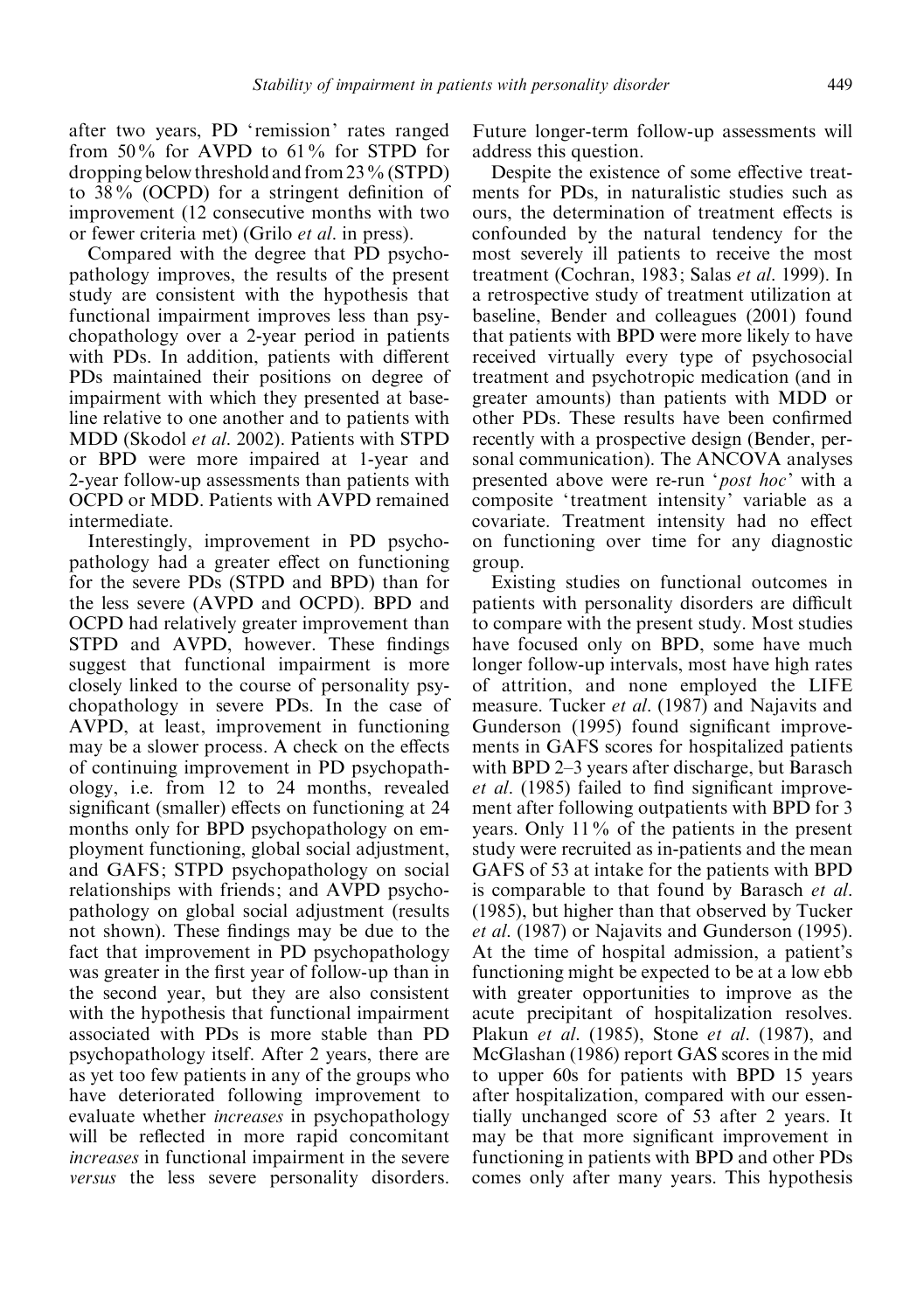will also be tested in the future using data from the ongoing annual follow-ups of the CLPS.

Mehlum and co-workers (1991) reported that patients with STPD had the lowest levels of functioning at hospital admission, discharge, and 3-year follow-up, patients with BPD the next lowest, patients with Cluster C PDs the best functioning of the PD groups, and patients with no PD, the best functioning of all. This distribution of functional impairment among diagnostic groups is highly consistent with the pattern of improvement observed across the groups in our study. The significant relationship between level of symptoms and psychosocial impairment in major depressive disorder observed in our study is consistent with other studies of disability during the course of major depressive disorder (Ormel et al. 1993; Judd et al. 2000).

In summary, although the diagnostic status of patients with PDs may change significantly over a relatively short time interval and include some dramatic improvements, functional status improves less significantly and more gradually, following improvement in psychopathology and other factors. Because personality psychopathology usually begins in adolescence or early adulthood, the potential for derailments in occupational trajectories and in the development of mature interpersonal relationships is great. For example, Roberts and colleagues (2003) have recently demonstrated that adolescents high on the personality trait of negative emotionality, common to patients with PDs, experience 'turbulent and unsuccessful transitions into the world of work', resulting in lower-prestige jobs, less job satisfaction, and less financial security in early adulthood. Even after symptomatic improvement, it might be expected to take some time to overcome these deficits and to make up the ground necessary to achieve 'normal' functioning. The possibility of chronic, residual impairment from which a person never completely recovers is real.

Improvements in BPD psychopathology appears to have the most dramatic effect on functioning; improvement in OCPD the least dramatic. Inherently more maladaptive, the emotional and behavioral dyscontrol of BPD might be expected to be more directly connected to functioning than the restricted emotions and overcontrol of OCPD. The greater or more rapid improvement in functioning at work and at leisure than in social relationships, found in this study, probably results because many PD criteria influence the quality of interpersonal relationships and underscores the theory that disturbances in the domain of interpersonal relatedness are fundamental to all personality disorders (Benjamin, 1996; van IJzendoorn & Bakersman-Kranenburg, 1996). Successful treatment of PDs would necessarily need to address these interpersonal problems.

#### ACKNOWLEDGEMENTS

Supported by National Institute of Mental Health grants R01 MH 50837, 50838, 50839, 50840, and 50850; K05 MH 01654 (McGlashan). A version of this paper was presented at the American Psychiatric Association 2002 Annual Meeting, Philadelphia, PA, 18–23 May 2002. This publication has been reviewed and approved by the Publications Committee of the Collaborative Longitudinal Personality Disorders Study.

#### DECLARATION OF INTEREST

None.

#### REFERENCES

- APA (2000). Diagnostic and Statistical Manual of Mental Disorders (4th edn), text revision. American Psychiatric Association: Washington, DC.
- Barasch, A., Frances, A., Hurt, S., Clarkin, J. & Cohen, S. (1985). The stability and distinctness of borderline personality disorder. American Journal of Psychiatry 142, 1484-1486.
- Bender, D. S., Dolan, R. T., Skodol, A. E., Sanislow, C. A., Dyck, I. R., McGlashan, T. H., Shea, M. T., Zanarini, M. C., Oldham, J. M. & Gunderson, J. G. (2001). Treatment utilization by patients with personality disorders. American Journal of Psychiatry 158, 295–302.
- Benjamin, L. S. (1996). An interpersonal theory of personality disorders. In Major Theories of Personality Disorder (ed. J. F. Clarkin and M. F. Lenzenweger), pp. 141–220. Guilford Press: New York.
- Clark, L. A. (1993). Schedule for Nonadaptive and Adaptive Personality (SNAP). University of Minnesota Press: Minneapolis, MN.
- Cochran, W. G. (1983). Planning and Analysis of Observational Studies. John Wiley & Sons: New York.
- First, M. B., Spitzer, R. L., Gibbon, M. & Williams, J. B. W. (1996). Structured Clinical Interview for DSM-IV Axis I Disorders, Patient Edition (SCID-I/P). New York State Psychiatric Institute, Biometrics Research: New York.
- Grilo, C. M., McGlashan, T. H. & Oldham, J. M. (1998). Course and stability of personality disorders. Journal of Practical Psychiatry and Behavioral Health 4, 61–75.